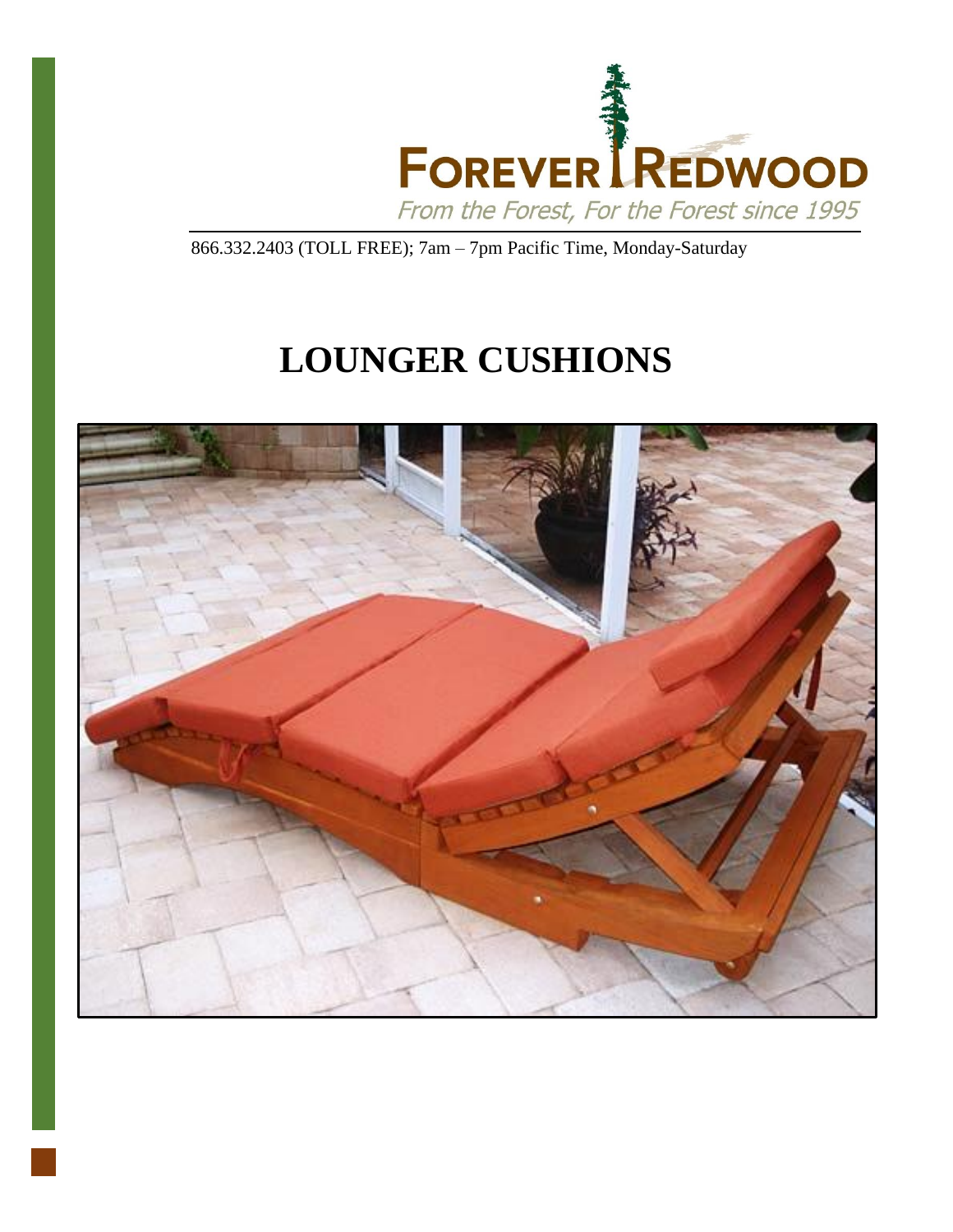## **CONTENT**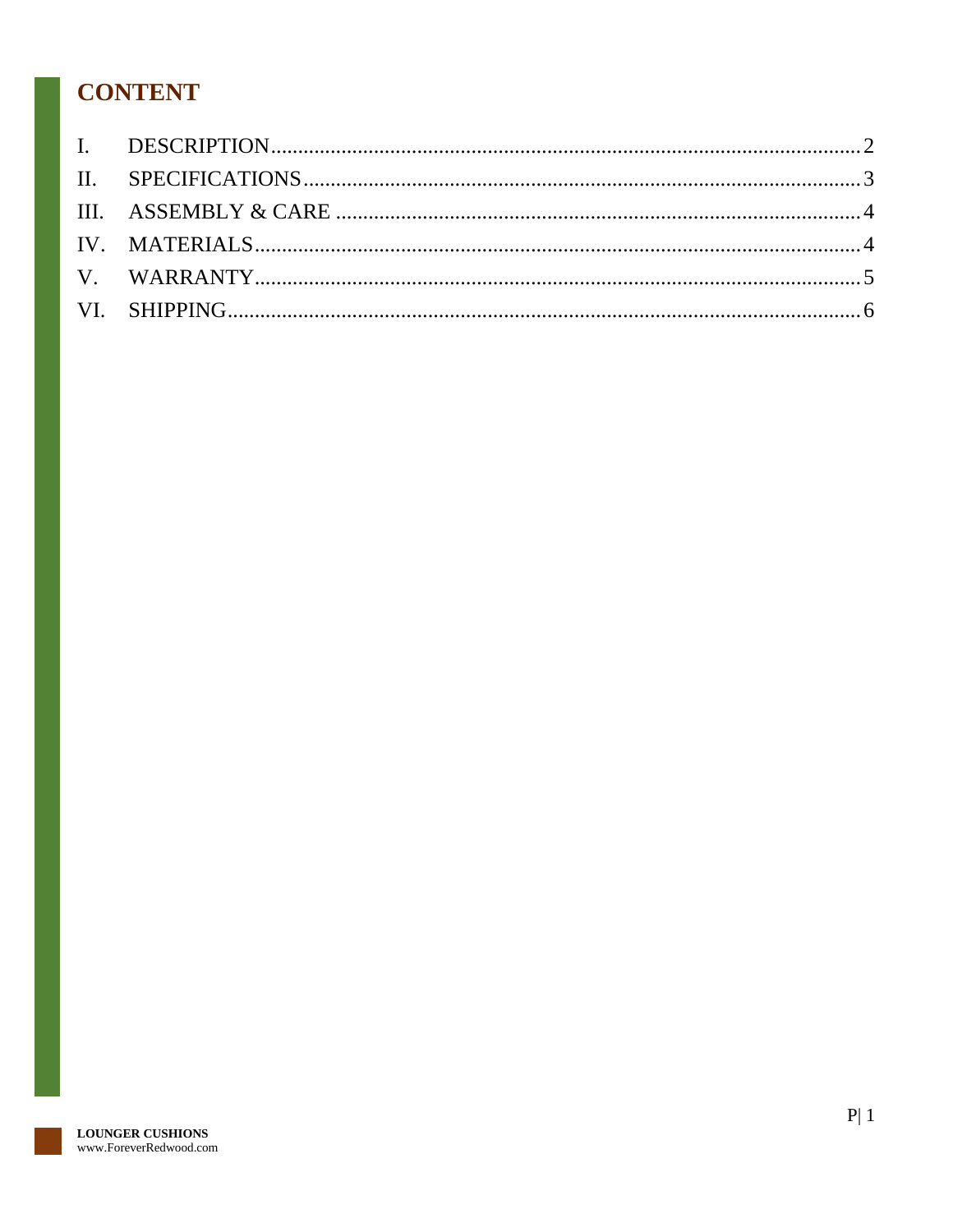### <span id="page-2-0"></span>**I. DESCRIPTION**

#### **Brighten and add comfort to your loungers with our great quality lounger cushions.**

- Quality: Machine washable and fade resistant. All cushions are made from **[Sunbrella](http://www.outdoorfabriccentral.com/)** fabrics and are sewn with a built in zipper to make washing them a snap.
- **Customize:** Select from a wide array of fabrics at [Sunbrella](http://www.outdoorfabriccentral.com/) or use our standard Forest Green color. Under **More Options** select **Custom Cushion Color**, and note any custom color choices (name and number of fabric) in the **Order Comment** box.
- **Note:** Option to order a cushion is available with the purchase of most benches or chairs.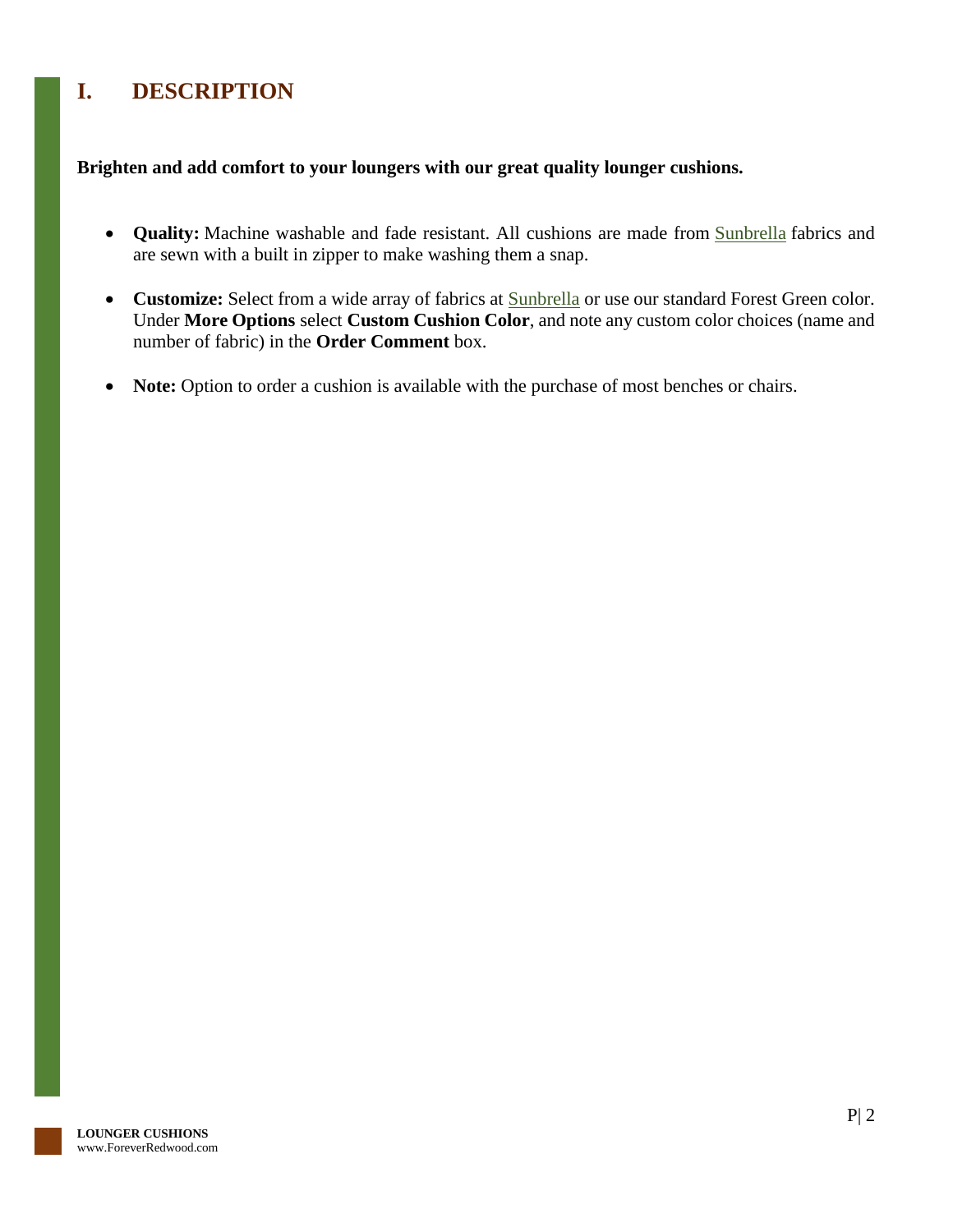### <span id="page-3-0"></span>**II. SPECIFICATIONS**

If you'd like a cushion for your chairs, please indicate this in the Advanced Options section. Standard cushions come in forest green however you also have the option to visit [Trivantage](https://www.trivantage.com/fabric-upholstery) to choose from the hundreds of outdoor fabrics they have for your cushion.



If you want a cushion in a color other than forest green, just select Custom color cushion and note the name and number you'd like in the comments box (visit [Trivantage](https://www.trivantage.com/fabric-upholstery) to choose from the hundreds of outdoor fabrics they have for your cushion). Most upholstery fabrics are under \$30/yard and are included in the cushion price. If you prefer a premium fabric over \$30/yard, the cost over \$30/yard will be manually added to your order total after checkout and you will be notified of any additional charge.

It's machine washable. Each cushion has a zipper so you can remove the foam and wash the fabric easily.

Single sized loungers use 3 yards of fabric, the Honeymooner uses 4, and the Double uses 5. Lounger cushions are box construction with the fabric cut flush to the edge creating a line along the borders (no welt). The bottom side is made with a thick rubbery fabric to help keep the cushion from sliding. All lounger cushions come with straps to tie the cushion to the lounger. Your cushion can be made in three ways (same price):

- With just one seam separating the backrest from the bed (2-section design) see first product photo above (not recommended for the curvaceous Penny Loungers).
- Or for space saving, a second seam is added to the bed so the cushion folds compactly in 3 sections (recommended design for most of our Loungers).
- Or, the most compact design is made with five sections (two for the backrests and three for the beds that folds up accordion style) see other photos above.

Each lounger cushion has a 2" thick "pillow" cushion at the top of the backrest(s). The pillow cushion can be flipped back when you don't want to use it. The double lounger cushions all have independent separate backrest cushions to allow for independent backrest positions.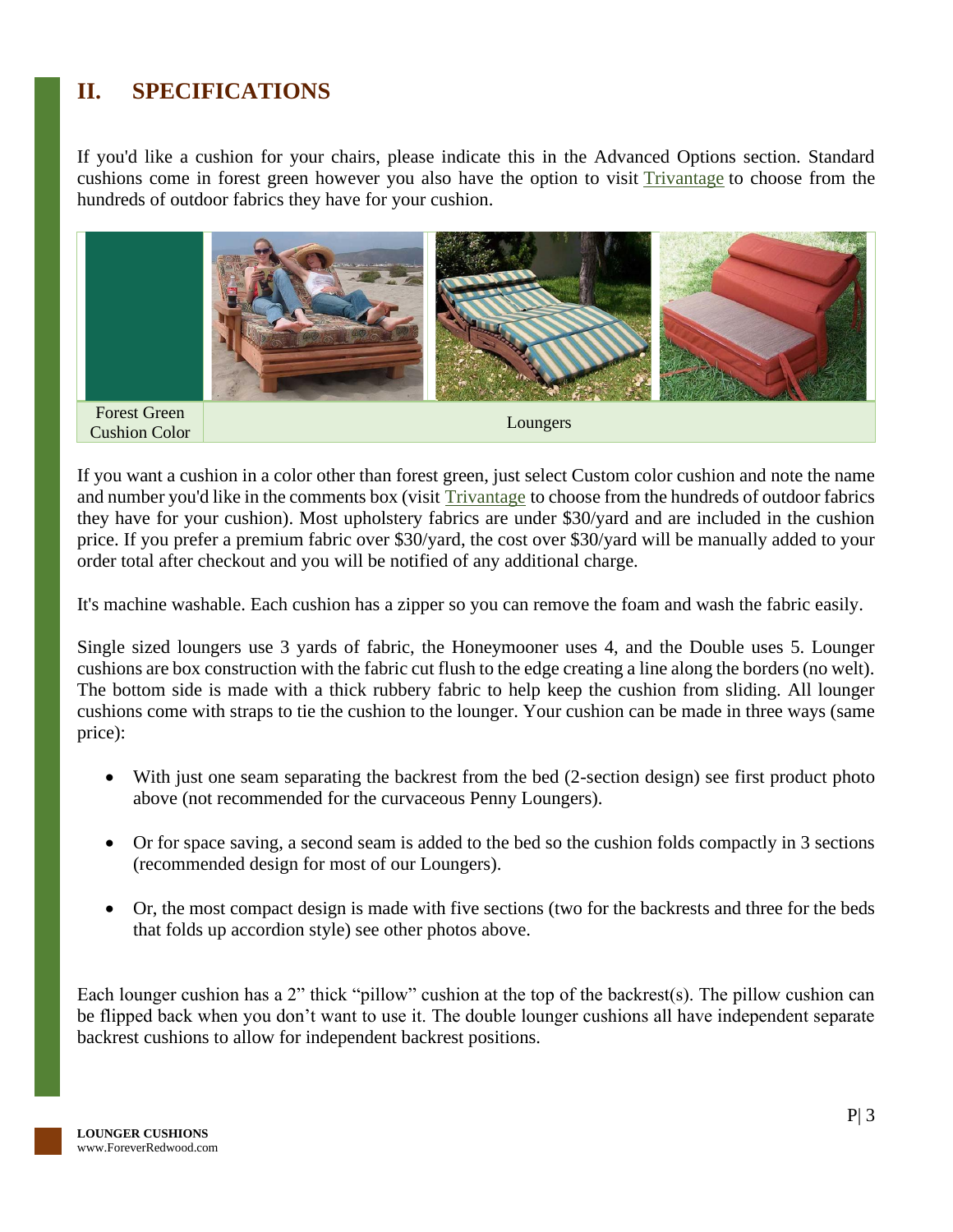### <span id="page-4-0"></span>**III. ASSEMBLY & CARE**

Assembly instructions are not necessary for this product.

### <span id="page-4-1"></span>**IV. MATERIALS**

The secret to outdoor longevity begins and ends with the wood. We use generous amounts of the most decay resistant wood available. We encourage our customers to compare photos of our items side by side with any competing product. Thickness counts. Furniture that is thin and light simply won't last in the year round weather.

To keep your furniture beautiful, we use only stainless steel hardware and the highest quality stains and sealants. We use only the Sickens brand of sealants.

Our primary customer has always been the homeowner that appreciates spending a bit more for quality that will last decades.

Our products are installed with organizations that appreciate longevity like the U.S. Forest Service, U.S. military installations, State and City parks, golf clubs and hotels.

We are favored by many landscape architects and contractors because they can count on exceptional quality and quick personal service to complete projects.

We build each item by hand. This insures your set is finely finished and carefully inspected. Old-fashioned hand building also allows us to adjust the size or design of any item to fit your needs.

Because we are a forestry company, we can offer 5 exceptional wood grades to choose from our carefully managed forests with warranties of up to 30 years against decay in any weather. Click for more about our 5 [wood grades.](https://www.foreverredwood.com/redwood-furniture/wood-grade/)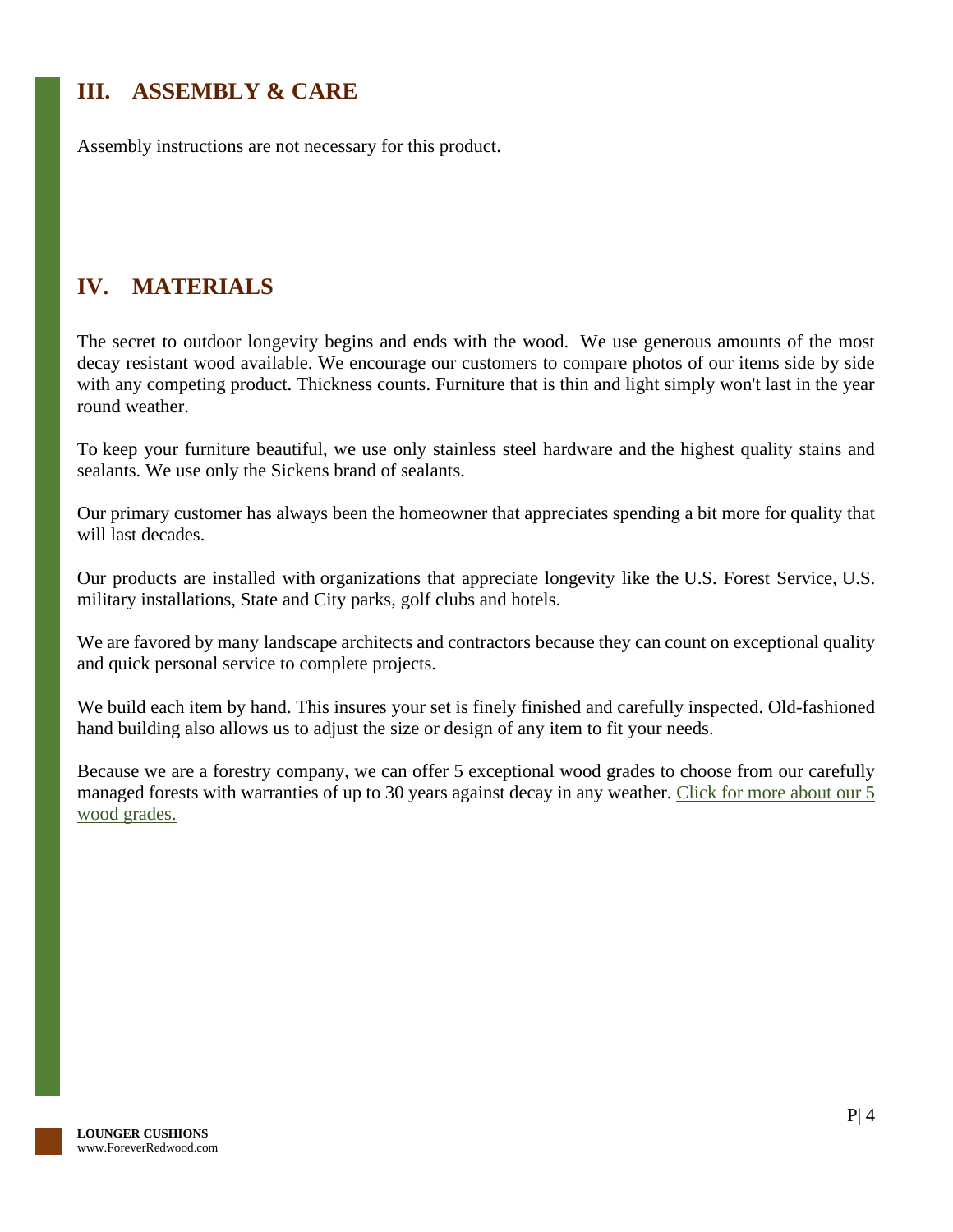### <span id="page-5-0"></span>**V. WARRANTY**

Wood decay is warrantied up to 30 years depending on the wood grade. No other outdoor furniture manufacturer has warranties like this. The key is the excellent quality of our wood and the extra-thick timber designs of all our pieces.

#### **Wood Grades and Decay Warranty:**

- Douglas-fir: 10 years
- Mosaic Eco-Wood: 10 years
- Redwood: 15 years
- Mature Redwood: 20 years
- Old-Growth Redwood: 30 years

Forever Redwood stands behind its products. We are committed to quickly resolving any issues that might occur. For more information please see our [Warranty](https://www.foreverredwood.com/redwood-furniture/warranty) page.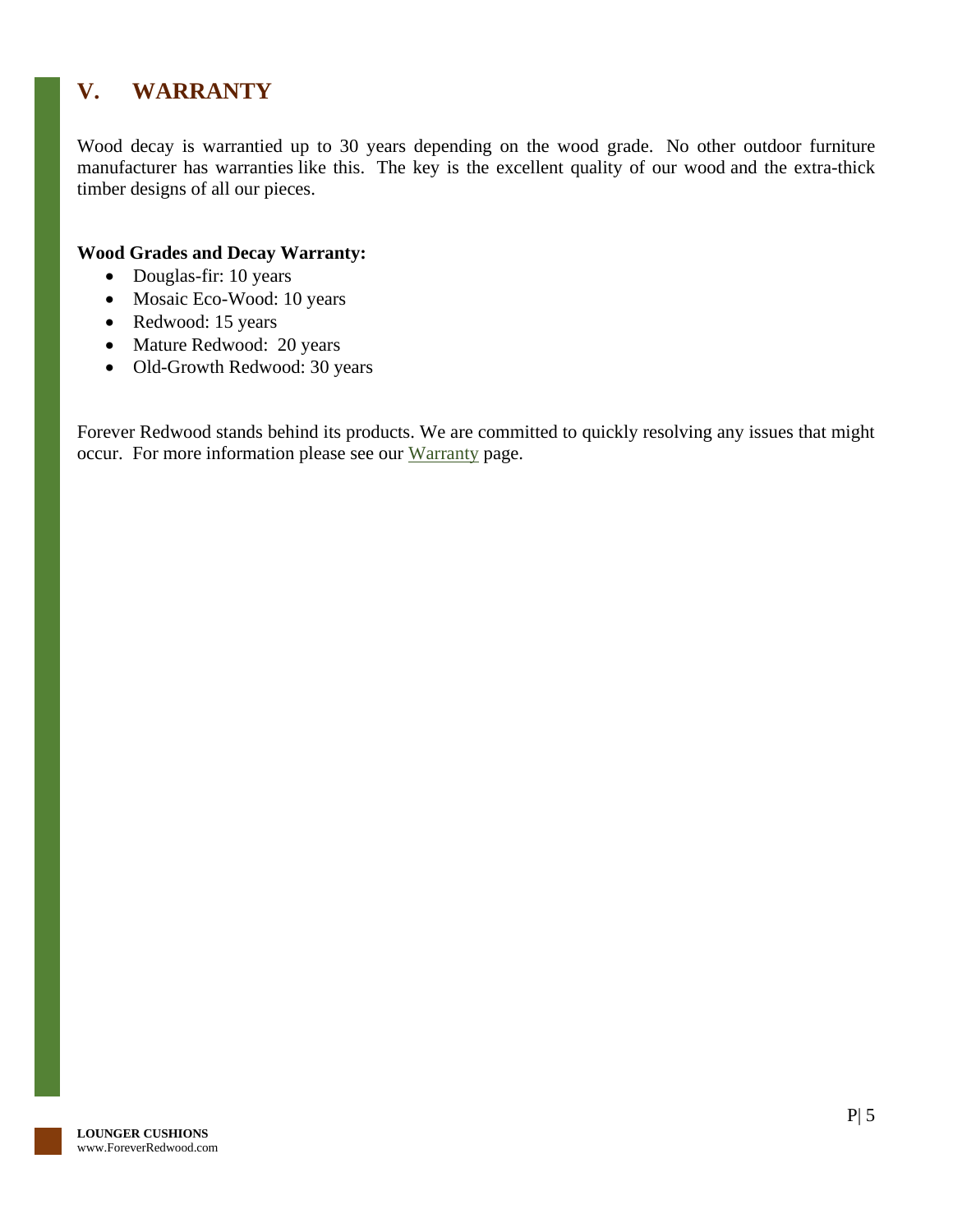### <span id="page-6-0"></span>**VI. SHIPPING**

#### **We offer 4 Shipping Options in the U.S.:**

- Rush Shipping (ships in 3 weeks).
- Priority Shipping (ships in 6 weeks).
- Standard Shipping (ships in 10 weeks).
- Free Shipping in the Continental U.S. (ships in 14 weeks).

#### **Notes for Orders requiring drawings or approvals:**

All Shade Structure orders (Pergolas, Pavilions, Gazebos and Arbors) require drawings to make sure all details are agreed upon prior to building and to give our customers the ability to customize their structures to meet their needs. We also sometimes make custom changes to Swings, Planters, Benches, Tables and other standard production items per customer requests. If your order has a custom detail or is a shade structure, you will receive your first drawings via email within 5 business days of receiving your completed order with a deposit.

We will go back and forth with you as needed to fine tune the design to your liking prior to building it. Once you sign off on your drawings, your timeline for shipping will begin. Please keep this in mind. If you need a Rush Order and also drawings, it is best you call in your order so that we can organize ourselves to both complete your drawings on an expedited basis and meet your shipping deadline.

**Yes, you can have free shipping plus save 3% off your order!** We carefully hand build each Forever Redwood item. When you choose a longer ship out date, you give us more time to build. This lowers our cost and we pass the savings to you. If you choose the Wait & Save Shipping option and prefer we ship out on a specific date (up to 6 months in advance), just enter the date in the Comment Box at Checkout. If no note is included, we'll ship in 3 months.

Orders ship from San Diego, CA. Add 3 to 6 business days transit time (depending on location). We ship to any country. Canada orders ship in 6 weeks. To see Canadian shipping costs, just add item to cart.

For orders outside the U.S. or Canada, just enter your country in the shipping information section at checkout or in the shopping cart to see your freight cost. We ship outside the U.S. or Canada in 6 weeks. For all international shipments, the shipping companies handle any customs paperwork and then contact you to arrange delivery.

**Assembly Service Available Nationwide:** All orders over \$3,000. in size can choose to have Forever Redwood assemble for you. Just choose White Glove Service in the Shopping Cart or at Checkout. For more information on White Glove, please go to: [WHITE GLOVE.](https://www.foreverredwood.com/white-glove/)